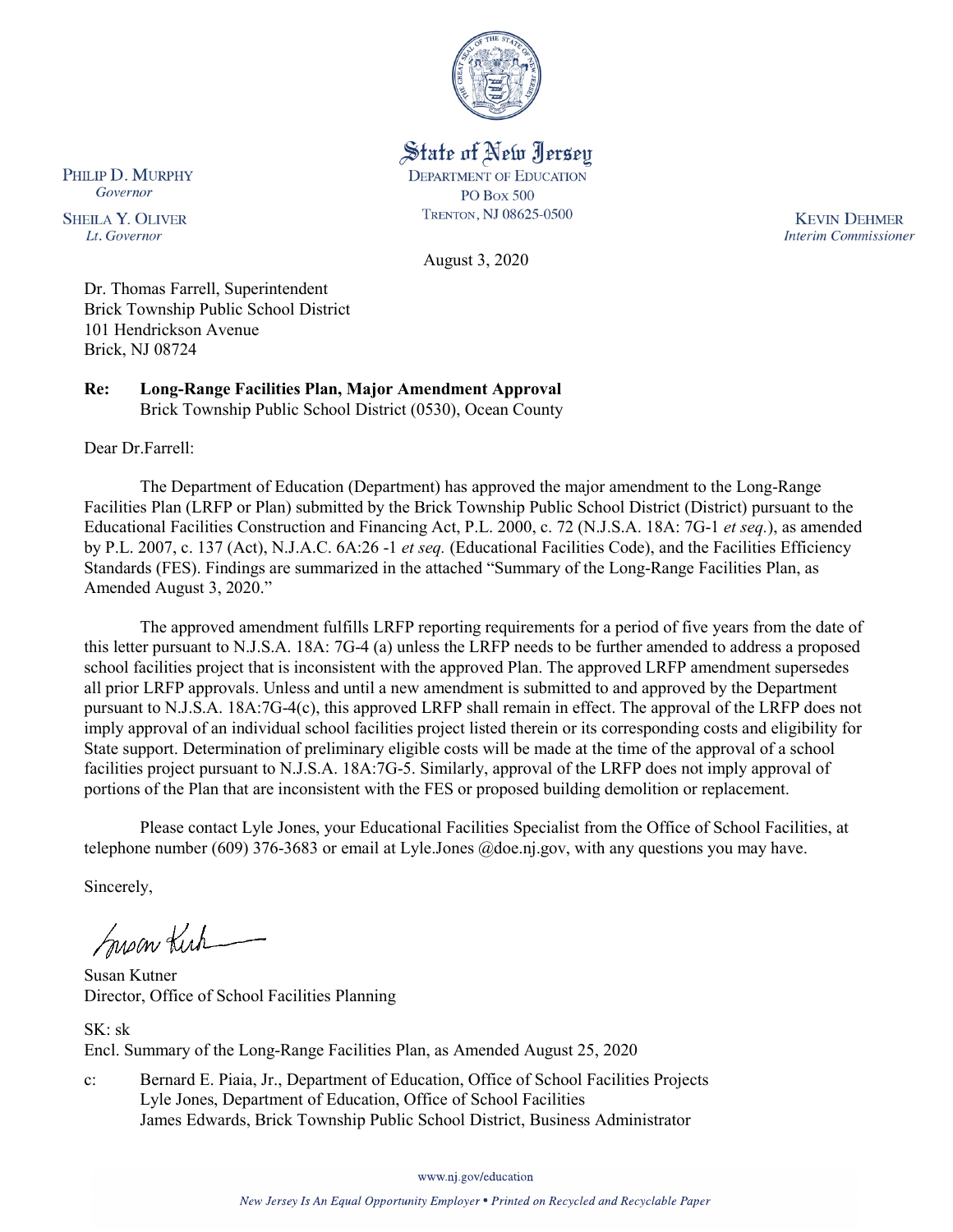# **Brick Township Public School District (0530) Summary of the Long-Range Facilities Plan, as Amended August 3, 2020**

The Department of Education (Department) has completed its review of the major amendment to the Long-Range Facilities Plan (LRFP or Plan) submitted by the Brick Township Public School District (District) pursuant to the Educational Facilities Construction and Financing Act, P.L. 2000, c. 72 (N.J.S.A. 18A: 7G-1 *et seq.*), as amended by P.L. 2007, c. 137 (Act), N.J.A.C. 6A:26-1 et seq. (Educational Facilities Code), and the Facilities Efficiency Standards (FES).

The following provides a summary of the District's approved amended LRFP. The summary is based on the standards set forth in the Act, the Educational Facilities Code, the FES, District-reported information in the Department's LRFP reporting system, and supporting documentation. The referenced reports in *italic* text are standard reports available on the Department's LRFP website.

# **1. Inventory Overview**

The District is classified as a Regular Operating District (ROD) for funding purposes. It provides services for students in grades PK-12.

The District identified existing and proposed schools, sites, buildings, rooms, and site amenities in its LRFP. Table 1 lists the number of existing and proposed district schools, sites, and buildings. Detailed information can be found in the *School Asset Inventory Report* and the *Site Asset Inventory Report.*

**As directed by the Department, school facilities projects that have received initial approval by the Department and have been approved by the voters, if applicable, are represented as "existing" in the LRFP.** Approved projects that include new construction and/or the reconfiguration/reassignment of existing program space are as follows: n/a.

| Category                                     | <b>Existing</b> | <b>Proposed</b> |
|----------------------------------------------|-----------------|-----------------|
| Number of Schools (assigned DOE school code) |                 |                 |
| Number of School Buildings <sup>1</sup>      |                 |                 |
| Number of Non-School Buildings <sup>2</sup>  |                 |                 |
| Number of Vacant Buildings                   |                 |                 |
| Number of Sites                              |                 |                 |

### **Table 1: Number of Schools, School Buildings, and Sites**

Based on the existing facilities inventory submitted by the District:

- Schools using leased buildings (short or long-term):  $n/a$
- Schools using temporary classroom units (TCUs), excluding TCUs supporting construction:  $n/a$
- Vacant/unassigned school buildings: Former Laurelton School building

 $\overline{a}$ 

<span id="page-1-1"></span><span id="page-1-0"></span>*<sup>1</sup>* Includes district-owned buildings and long-term leases serving students in district-operated programs

<sup>&</sup>lt;sup>2</sup> Includes occupied district-owned buildings not associated with a school, such as administrative buildings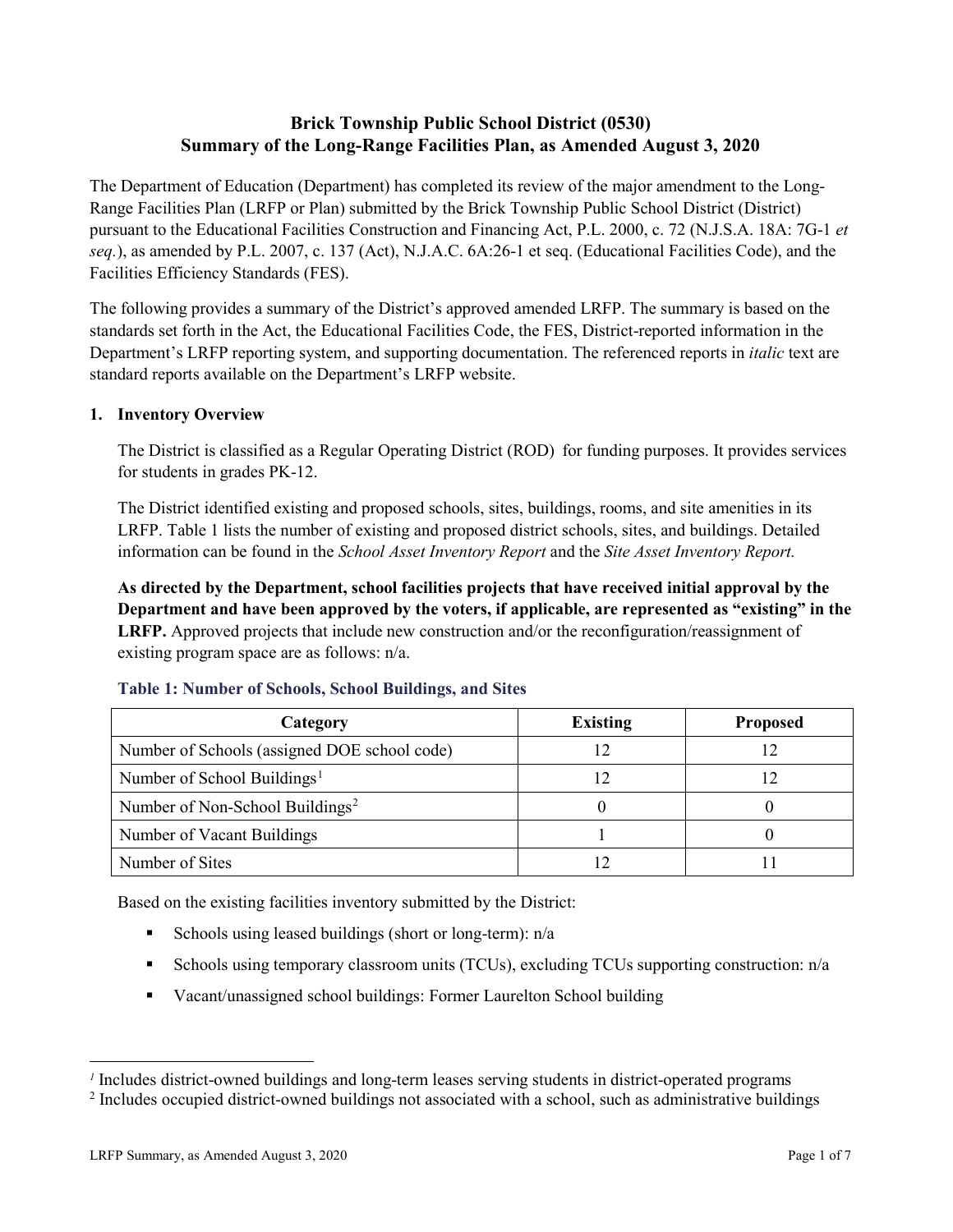Findings:

The Department has determined that the proposed inventory is adequate for approval of the District's LRFP amendment. However, the LRFP determination does not imply approval of an individual school facilities project listed within the LRFP; the District must submit individual project applications for project approval.

# **2. District Enrollments**

The District determined the number of students, or "proposed enrollments," to be accommodated for LRFP planning purposes on a district-wide basis and in each school.

The Department minimally requires the submission of a standard cohort-survival projection using historic enrollment data from the Application for School State Aid (ASSA) or NJ Smart. The cohort-survival method projection method forecasts future students based upon the survival of the existing student population as it moves from grade to grade. A survival ratio of less than 1.00 indicates a loss of students, while a survival ratio of more than 1.00 indicates the class size is increasing. For example, if a survival ratio tracking first to second grade is computed to be 1.05, the grade size is increasing by 5% from one year to the next. The cohort-survival projection methodology works well for communities with stable demographic conditions. Atypical events impacting housing or enrollments, such as an economic downturn that halts new housing construction or the opening of a charter or private school, typically makes a cohort-survival projection less reliable.

# **Proposed enrollments are based on a standard cohort-survival enrollment projection.**

Adequate supporting documentation was submitted to the Department to justify the proposed enrollments. Table 2 provides a comparison of existing and projected enrollments. All totals include special education students.

|                              | <b>Existing Enrollments</b> | <b>District Proposed Enrollments</b> |
|------------------------------|-----------------------------|--------------------------------------|
| <b>Grades</b>                | 2019-20                     | 2024-25                              |
| PK (excl. private providers) | 217                         | 350                                  |
| Grades K to 5                | 3,615                       | 3,373                                |
| Grades 6 to 8                | 1,922                       | 1,764                                |
| Grades 9 to 12               | 2,784                       | 2,549                                |
| Totals K to 12               | 8,538                       | 8,036                                |

# **Table 2: Enrollments**

Findings:

The Department has determined the District's proposed enrollments to be acceptable for approval of the District's LRFP amendment. The Department will require a current enrollment projection at the time an application for a school facilities project is submitted incorporating the District's most recent enrollments in order to verify that the LRFP's planned capacity is appropriate for the updated enrollments.

# **3. District Practices Capacity**

Based on information provided in the room inventories, District Practices Capacity was calculated for each school building to determine whether adequate capacity is proposed for the projected enrollments based on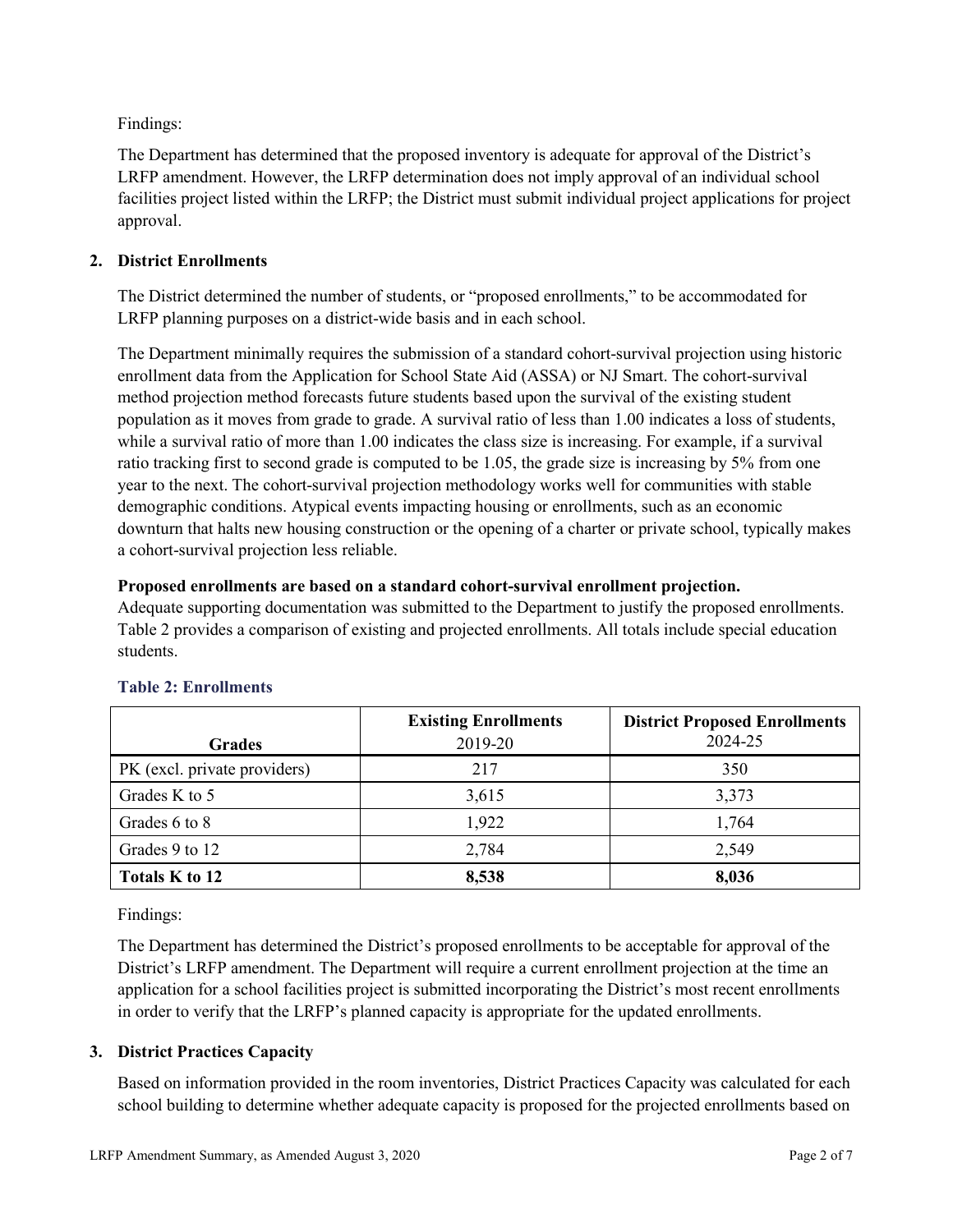district scheduling and class size practices. The capacity totals assume instructional buildings can be fully utilized regardless of school sending areas, transportation, and other operational issues. The calculations only consider district-owned buildings and long-term leases; short term leases and temporary buildings are excluded. **A capacity utilization factor of 90% for classrooms serving grades K-8 and 85% for classrooms serving grades 9-12 is applied in accordance with the FES.**

In certain cases, districts may achieve adequate District Practices Capacity to accommodate enrollments but provide inadequate square feet per student in accordance with the FES, resulting in educational adequacy issues and "Unhoused Students." Unhoused students are considered in the "Functional Capacity" calculations used to determine potential State support for school facilities projects and are analyzed in Section 4.

Table 3 provides a summary of proposed enrollments and existing and proposed District-wide capacities. Detailed information can be found in the LRFP website reports titled *FES and District Practices Capacity Report, Existing Rooms Inventory Report, and Proposed Rooms Inventory Report.*

| <b>Grades</b>              | <b>Proposed</b><br><b>Enrollments</b> | <b>Existing</b><br><b>District</b><br><b>Practices</b><br>Capacity | <b>Existing</b><br>Deviation* | Proposed<br><b>District</b><br><b>Practices</b><br>Capacity | <b>Proposed</b><br>Deviation* |
|----------------------------|---------------------------------------|--------------------------------------------------------------------|-------------------------------|-------------------------------------------------------------|-------------------------------|
| Elementary ( $PK$ to 5)    | 3,723                                 | 3,860.57                                                           | 137.57                        | 3,860.57                                                    | 137.57                        |
| Middle $(6 \text{ to } 8)$ | 1,764                                 | 2,102.80                                                           | 338.80                        | 2,102.80                                                    | 338.80                        |
| High $(9 \text{ to } 12)$  | 2,549                                 | 2,972.11                                                           | 423.11                        | 2,972.11                                                    | 423.11                        |
| <b>District Totals</b>     | 8,036                                 | 8,935.48                                                           | 899.48                        | 8,935.48                                                    | 899.48                        |

**Table 3: District Practices Capacity Analysis**

*\* Positive numbers signify surplus capacity; negative numbers signify inadequate capacity. Negative values for District Practices capacity are acceptable for approval if proposed enrollments do not exceed 100% capacity utilization.*

Considerations:

- Based on the proposed enrollments and existing room inventories, the District is projected to have inadequate capacity for the following grade groups, assuming all school buildings can be fully utilized: n/a
- Adequate justification has been provided by the District if the proposed capacity for a school significantly deviates from the proposed enrollments. Generally, surplus capacity is acceptable for LRFP approval if additional capacity is not proposed through new construction.

# Findings:

The Department has determined that proposed District capacity, in accordance with the proposed enrollments, is adequate for approval of the District's LRFP amendment. The Department will require a current enrollment projection at the time an application for a school facilities project is submitted, incorporating the District's most recent Fall Enrollment Report, in order to verify that the LRFP's planned capacity meets the District's updated enrollments.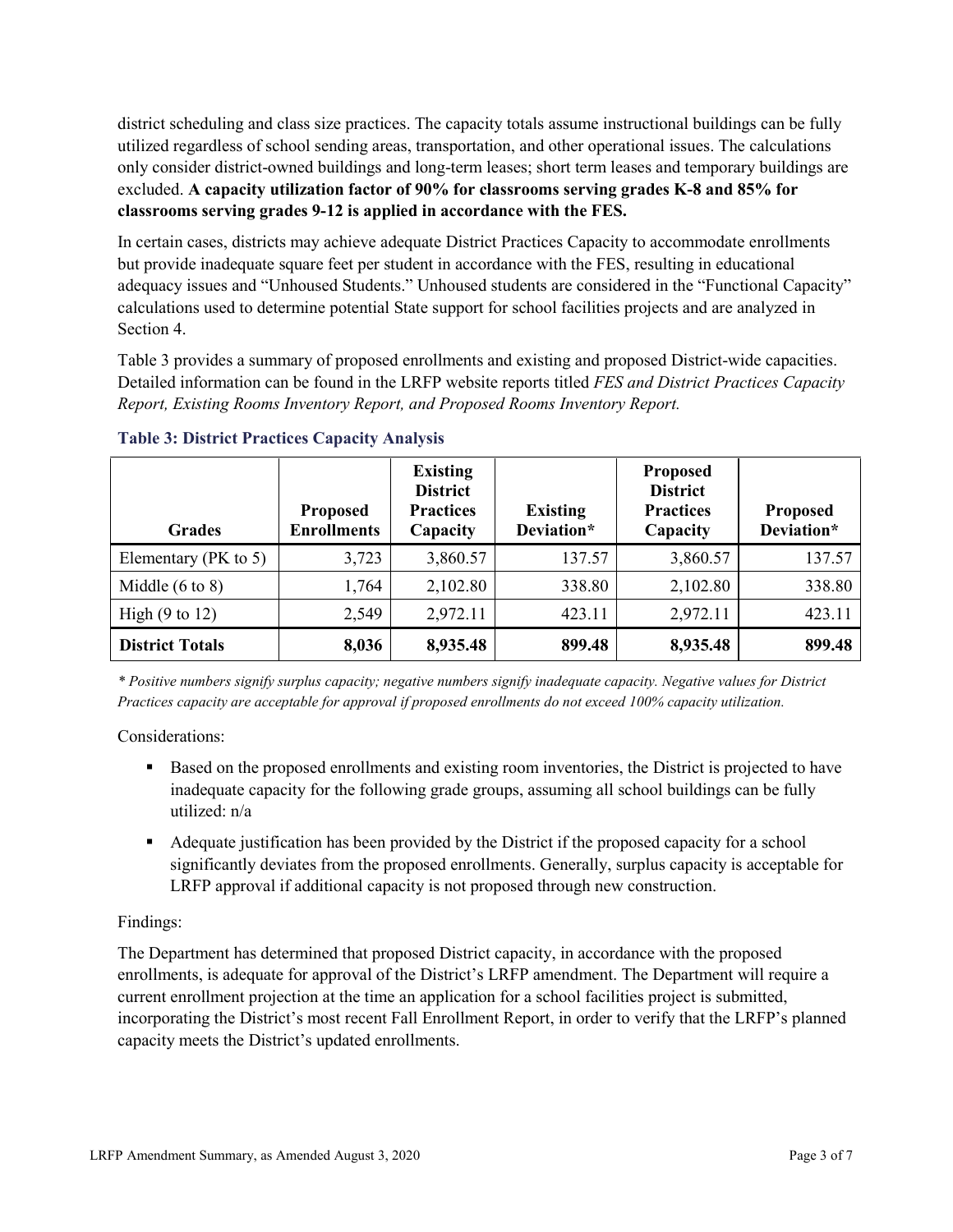### **4. New Construction Funding Eligibility**

*Functional Capacity* was calculated and compared to the proposed enrollments to provide a **preliminary estimate** of Unhoused Students and new construction funding eligibility. **A final determination will be made at the time of project application approval.**

*Functional Capacity* is the adjusted gross square footage of a school building *(total gross square feet minus excluded space)* divided by the minimum area allowance per full-time equivalent student for the grade level contained therein. *Unhoused Students* is the number of students projected to be enrolled in the District that exceeds the Functional Capacity of the District's schools pursuant to N.J.A.C. 6A:26-2.2(c). *Excluded Square Feet* includes (1) square footage exceeding the FES for any pre-kindergarten, kindergarten, general education, or self-contained special education classroom; (2) grossing factor square footage *(corridors, stairs, mechanical rooms, etc.)* that exceeds the FES allowance, and (3) square feet proposed to be demolished or discontinued from use. Excluded square feet may be revised during the review process for individual school facilities projects.

Table 4 provides a preliminary assessment of the Functional Capacity, Unhoused Students, and Estimated Maximum Approved Area for Unhoused Students for each FES grade group. The calculations exclude temporary facilities and short-term leased buildings. School buildings proposed for whole or partial demolition or reassignment to a non-school use are excluded from the calculations pending project application review. If a building is proposed to be reassigned to a different school, the square footage is applied to the proposed grades after reassignment. Buildings that are not assigned to a school are excluded from the calculations. In addition, only preschool students eligible for state funding (former ECPA students) are included. Detailed information concerning the calculations can be found in the *Functional Capacity and Unhoused Students Report* and the *Excluded Square Footage Report.*

| Category                                     | $PK/K$ to 5 | 6 to 8   | 9 to 12  | <b>Total</b> |
|----------------------------------------------|-------------|----------|----------|--------------|
| Eligible PK /K-12 Proposed Enrollments       | 3,723       | 1,764    | 2,549    |              |
| FES Area Allowance (SF/student)              | 125.00      | 134.00   | 151.00   |              |
| <b>Prior to Completion of Proposed Work:</b> |             |          |          |              |
| <b>Existing Gross Square Feet</b>            | 373,426     | 270,637  | 472,163  | 1,116,226    |
| <b>Adjusted Gross Square Feet</b>            | 361,949     | 255,080  | 458,344  | 1,075,373    |
| <b>Adjusted Functional Capacity</b>          | 2,895.59    | 1,903.58 | 3,035.39 |              |
| <b>Unhoused Students</b>                     | 827.41      | 0.00     | 0.00     |              |
| Est. Max. Area for Unhoused Students         | 103,426.25  | 0.00     | 0.00     |              |
| <b>After Completion of Proposed Work:</b>    |             |          |          |              |
| Gross Square Feet                            | 373,426     | 270,637  | 472,163  | 1,116,226    |
| New Gross Square Feet                        | $\theta$    | 0        | $\theta$ | $\theta$     |
| <b>Adjusted Gross Square Feet</b>            | 361,949     | 255,080  | 458,344  | 1,075,373    |
| <b>Functional Capacity</b>                   | 2,895.59    | 1,903.58 | 3,035.39 |              |
| Unhoused Students after Construction         | 827.41      | 0.00     | 0.00     |              |
| Est. Max. Area Remaining                     | 103,426.25  | 0.00     | 0.00     |              |

### **Table 4: Estimated Maximum Approved Area for Unhoused Students**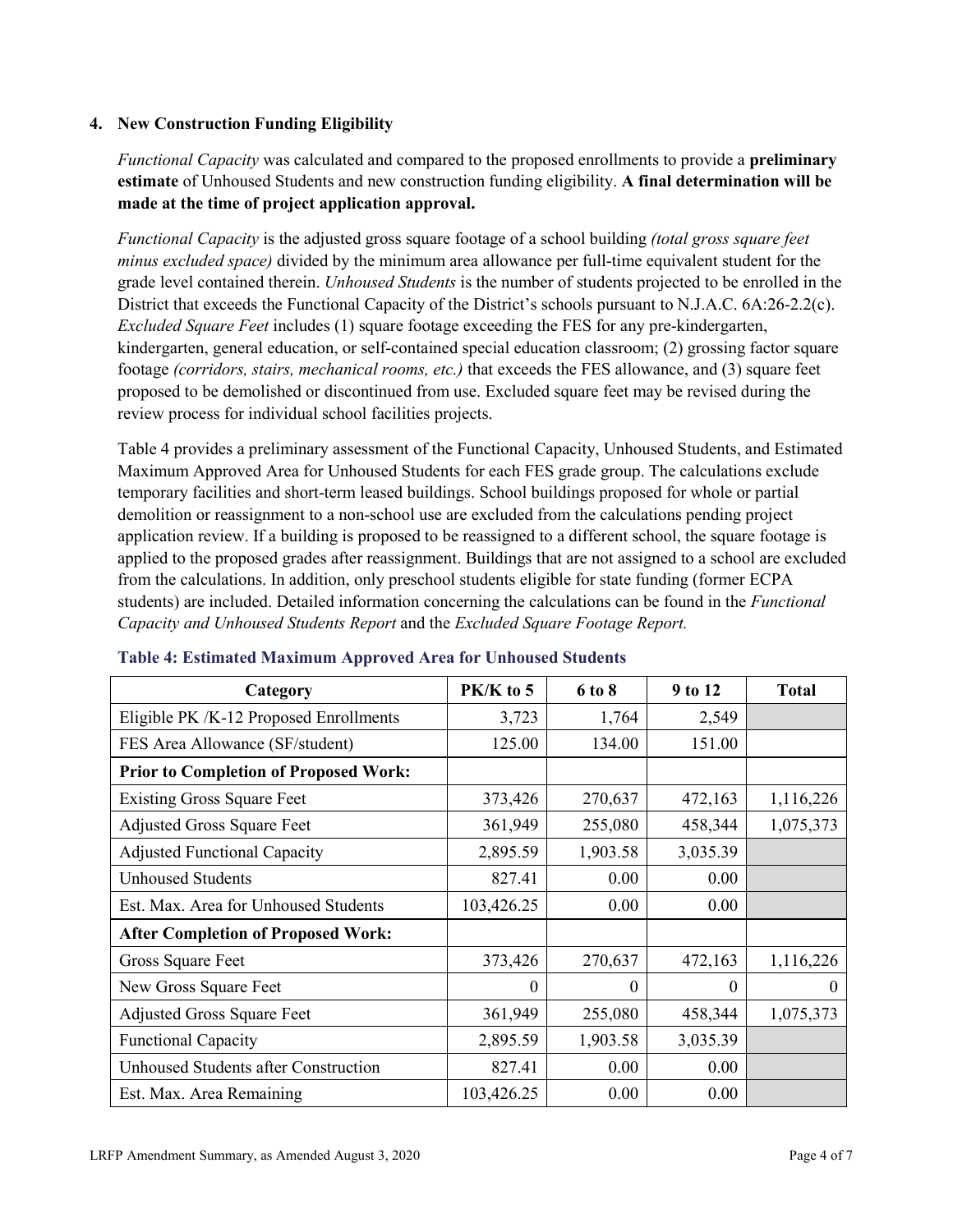Facilities used for non-instructional or non-educational purposes are ineligible for State support under the Act. However, projects for such facilities shall be reviewed by the Department to determine whether they are consistent with the District's LRFP and whether the facility, if it is to house students (full or part time) conforms to educational adequacy requirements. These projects shall conform to all applicable statutes and regulations.

Estimated costs represented in the LRFP by the District are for capital planning purposes only. The estimates are not intended to represent preliminary eligible costs or final eligible costs of approved school facilities projects.

Considerations:

- The District does not have approved projects pending completion, as noted in Section 1, that impact the Functional Capacity calculations.
- **The Functional Capacity calculations** *exclude* square feet proposed for demolition or discontinuation for the following FES grade groups and school buildings pending a feasibility study and project review: n/a.
- Based on the preliminary assessment, the District has Unhoused Students prior to the completion of proposed work for the following FES grade groups: K-5.
- New construction is proposed for the following FES grade groups: n/a.
- Proposed new construction exceeds the estimated maximum area allowance for Unhoused Students prior to the completion of the proposed work for the following grade groups: n/a.
- The District, based on the preliminary LRFP assessment, will have Unhoused Students after completion of the proposed LRFP work. If the District is projected to have Unhoused Students, adequate justification has been provided to confirm educational adequacy in accordance with Section 6 of this determination.

# Findings:

Functional Capacity and Unhoused Students calculated in the LRFP are preliminary estimates. Preliminary Eligible Costs (PEC) and Final Eligible Costs (FEC) will be included in the review process for specific school facilities projects. A feasibility study undertaken by the District is required if building demolition or replacement is proposed per N.J.A.C. 6A:26-2.3(b)(10).

# **5. Proposed Work**

The District assessed program space, capacity, and physical plant deficiencies to determine corrective actions. Capital maintenance, or *"system actions,"* address physical plant deficiencies due to operational, building code, and /or life cycle issues. Inventory changes, or *"inventory actions,*" add, alter, or eliminate sites, site amenities, buildings, and/or rooms.

The Act (N.J.S.A. 18A:7G-7b) provides that all school facilities shall be deemed suitable for rehabilitation unless a pre-construction evaluation undertaken by the District demonstrates to the satisfaction of the Commissioner that the structure might pose a risk to the safety of the occupants even after rehabilitation or that rehabilitation is not cost-effective. Pursuant to N.J.A.C. 6A:26-2.3(b)(10), the Commissioner may identify school facilities for which new construction is proposed in lieu of rehabilitation for which it appears from the information presented that new construction is justified, provided, however, that for such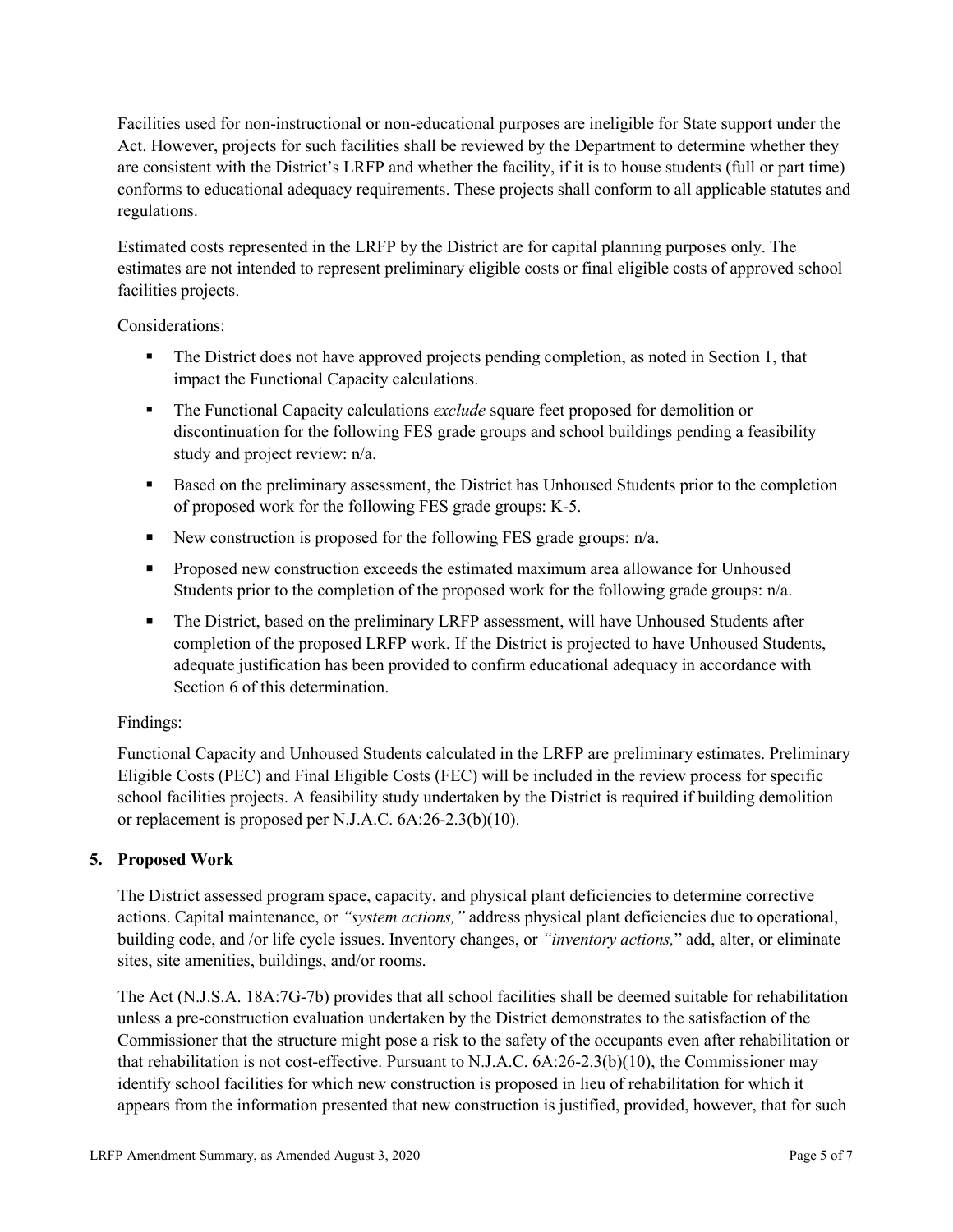school facilities so identified, the District must submit a feasibility study as part of the application for the specific school facilities project. The cost of each proposed building replacement is compared to the cost of additions or rehabilitation required to eliminate health and safety deficiencies and to achieve the District's programmatic model.

Table 5 lists the scope of work proposed for each school based on the building(s) serving their student population. Proposed inventory changes are described in the LRFP website reports titled *"School Asset Inventory Report and "Proposed Room Inventory Report."* Information concerning proposed systems work, or capital maintenance can be found in a supporting document.

With the completion of the proposed work, the following schools are proposed to be eliminated:  $n/a$ ; the following schools are proposed to be added: n/a.

| <b>Proposed Scope of Work</b>                                                                  | <b>Applicable Schools</b> |
|------------------------------------------------------------------------------------------------|---------------------------|
| <b>Renovation only</b> (no new construction)                                                   |                           |
| System actions only (no inventory actions)                                                     | All schools               |
| Existing inventory actions only (no systems actions)                                           | n/a                       |
| Systems and inventory changes                                                                  | n/a                       |
| <b>New construction</b>                                                                        |                           |
| Building addition only (no systems actions)                                                    | n/a                       |
| Renovation and building addition (system, existing<br>inventory, and new construction actions) | n/a                       |
| New building on existing site                                                                  | n/a                       |
| New building on new or expanded site                                                           | n/a                       |
| Site and building disposal (in addition to above scopes)                                       |                           |
| Partial building demolition                                                                    | n/a                       |
| Whole building demolition                                                                      | n/a                       |
| Site and building disposal or discontinuation of use                                           | n/a                       |

### **Table 5: School Building Scope of Work**

Findings:

The Department has determined that the proposed work is adequate for approval of the District's LRFP amendment. However, Department approval of proposed work in the LRFP does not imply the District may proceed with a school facilities project. The District must submit individual project applications with cost estimates for Department project approval. Both school facilities project approval and other capital project review require consistency with the District's approved LRFP.

# **6. Proposed Room Inventories and the Facilities Efficiency Standards**

The District's proposed school buildings were evaluated to assess general educational adequacy in terms of compliance with the FES area allowance pursuant to N.J.A.C. 6A:26-2.2 and 2.3.